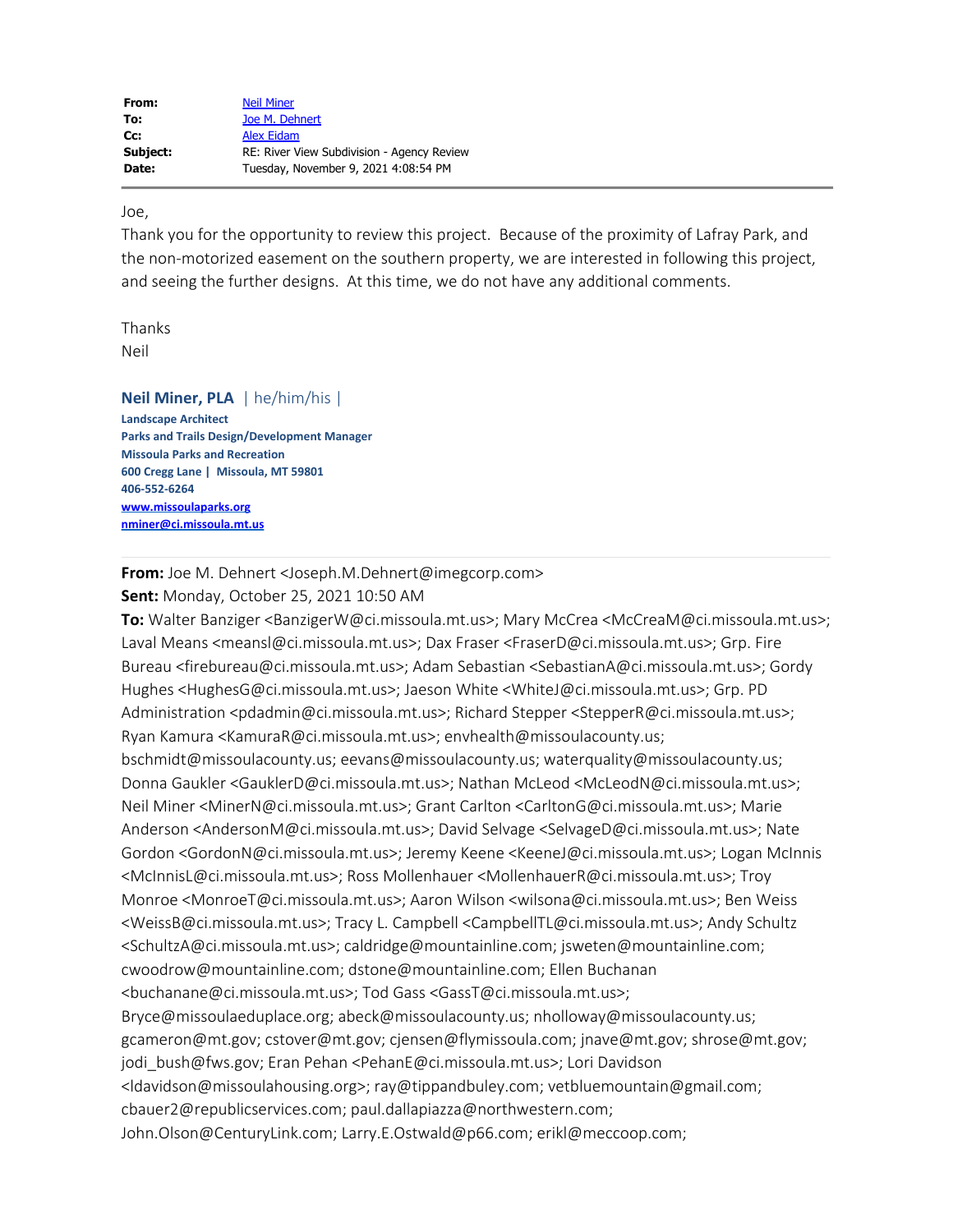jjarrett@blackfoot.com; Kathryn.mcdonald@cskt.org; dreisig@hellgate.k12.mt.us; rwatson@mcps.k12.mt.us; bmcwilliams@mcps.k12.mt.us; lfagan@flymissoula.com; bellestad@flymissoula.com; bsaxton@mt.gov **Cc:** Danny G. Oberweiser <Daniel.G.Oberweiser@imegcorp.com>; Alex Eidam <EidamA@ci.missoula.mt.us> **Subject:** River View Subdivision - Agency Review

Dear Agent:

Missoula's Development Services has identified you as being an agency that may have important comments to make about the proposed major subdivision, River View Subdivision. Your comments are important to us.

On October 22<sup>nd</sup>, 2021, Development Services posted the River View Subdivision link online for you review. The purpose of this agency review is twofold: 1) For agencies to determine if the subdivision submittal packet has enough information or is sufficient for review; 2) For agencies to provide comments regarding the proposal on anything that should be addressed before the project is submitted for governing body review. Thus, it is important that you send us your comments or let us know if you have no comments.

You will have 12 working days from today, October 25, 2021, to review. Please reply and send any comments directly to [joseph.m.dehnert@imegcorp.com](mailto:joseph.m.dehnert@imegcorp.com), [danny.g.oberweiser@imegcorp.com](mailto:danny.g.oberweiser@imegcorp.com) by end of the day, **November 10, 2021**, and copy [eidama@ci.missoula.mt.us](mailto:eidama@ci.missoula.mt.us) . Development Services will then have three days after the agency review deadline to complete their sufficiency review. Making the end of River View Subdivision sufficiency review November 16, 2021.

The link to the subdivision application for review is [https://www.ci.missoula.mt.us/2837/River-View-](https://nam04.safelinks.protection.outlook.com/?url=https%3A%2F%2Fwww.ci.missoula.mt.us%2F2837%2FRiver-View-Subdivision-and-Rezone&data=04%7C01%7CJoseph.M.Dehnert%40imegcorp.com%7C1368624d900d443f70e008d995874088%7C7b8f7acce1c0467a86e9678144da7881%7C1%7C0%7C637705230446421963%7CUnknown%7CTWFpbGZsb3d8eyJWIjoiMC4wLjAwMDAiLCJQIjoiV2luMzIiLCJBTiI6Ik1haWwiLCJXVCI6Mn0%3D%7C1000&sdata=Lkd69QpaKrzzmrLdMx9PVq1pazLPPKyD7P%2B0TFqdfkg%3D&reserved=0)[Subdivision-and-Rezone](https://nam04.safelinks.protection.outlook.com/?url=https%3A%2F%2Fwww.ci.missoula.mt.us%2F2837%2FRiver-View-Subdivision-and-Rezone&data=04%7C01%7CJoseph.M.Dehnert%40imegcorp.com%7C1368624d900d443f70e008d995874088%7C7b8f7acce1c0467a86e9678144da7881%7C1%7C0%7C637705230446421963%7CUnknown%7CTWFpbGZsb3d8eyJWIjoiMC4wLjAwMDAiLCJQIjoiV2luMzIiLCJBTiI6Ik1haWwiLCJXVCI6Mn0%3D%7C1000&sdata=Lkd69QpaKrzzmrLdMx9PVq1pazLPPKyD7P%2B0TFqdfkg%3D&reserved=0).

If there is anything we can do to facilitate your review, please reach out to us. Thank you in advance for your comments.

**Joe Dehnert** Land Use Planner

**IMEG Corp.** 1817 South Ave West | Suite A | Missoula, MT 59801

(406) 532-0269 | phone (912) 212-5028 | mobile

[joseph.m.dehnert@imegcorp.com](mailto:joseph.m.dehnert@imegcorp.com)

**[website](https://www.imegcorp.com/) | [vCard](https://dynasend.com/signatures/vcard/joseph.m.dehnert-at-imegcorp.com.vcf) | [map](https://www.google.com/maps/place/1817+South+Ave+W,+Missoula,+MT+59801/@46.8480356,-114.0272793,17z/data=!3m1!4b1!4m5!3m4!1s0x535dcdf29ff2db53:0x9cb98fb330b7c9bf!8m2!3d46.8480356!4d-114.0250906?hl=en) | [regional news](https://www.imegcorp.com/location/upper-mountain-state-region/)**

[Learn more](https://www.imegcorp.com/about/our-story/) about us and the IMEG story!